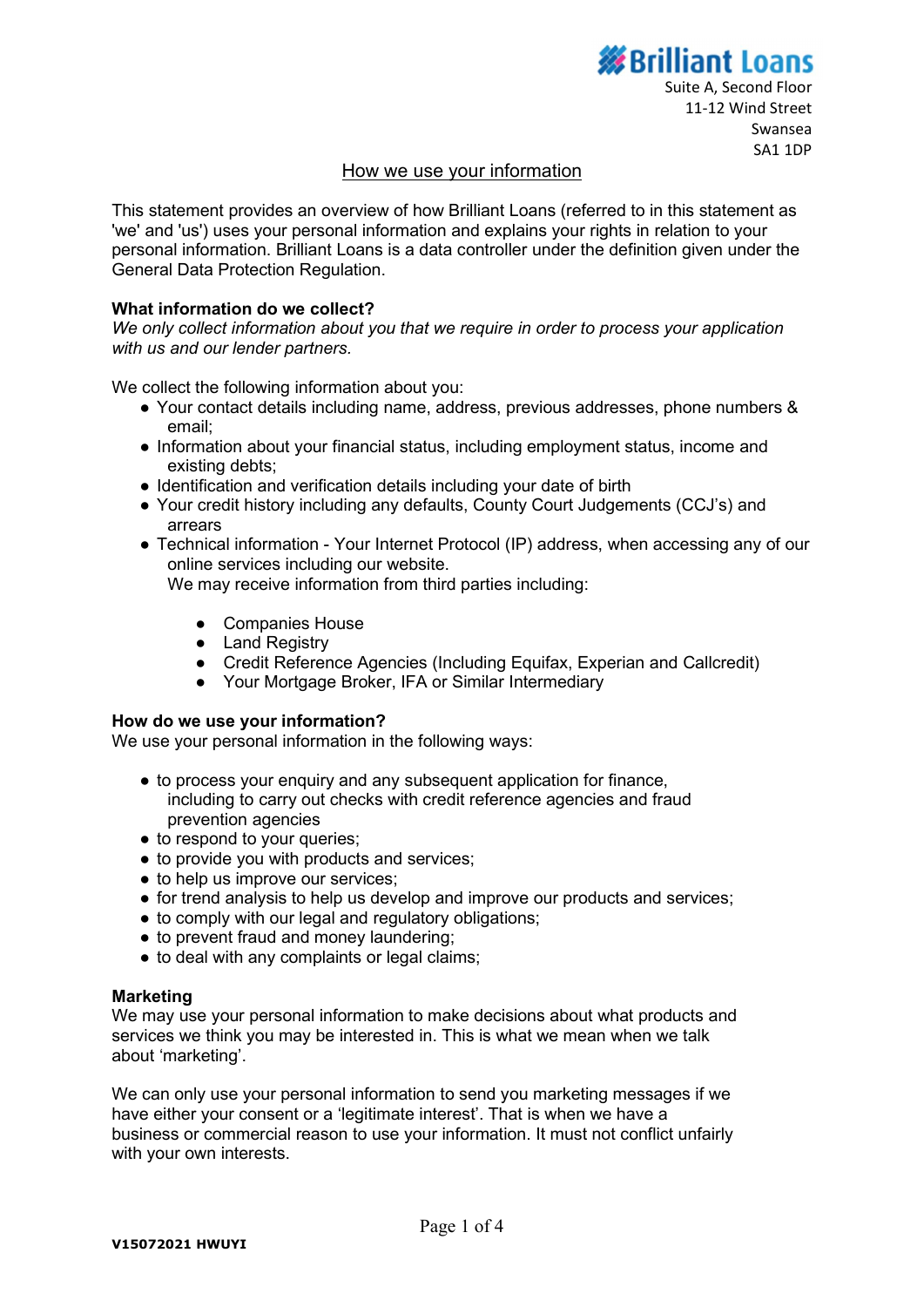# **Brilliant Loans**

Suite A, Second Floor 11-12 Wind Street Swansea SA1 1DP

You can withdraw your consent and ask us to stop processing your information for Legitimate Interests at anytime by contacting us or selecting unsubscribe on any email received from us. We do not sell the information we have about you to any external organisations.

# Our Lenders

As part of our work to identify the best financial product for your needs we will need to share your information with lenders or other relevant providers. We will only do so where we need to in order to provide the service you have requested and we will only provide information that could be reasonably considered relevant. Depending on the nature of the information and the recipient, the recipient may issue their own notice on how they use your information.

#### **Security**

We are committed to ensuring that your information is secure. In order to prevent unauthorised access or disclosure, we have put in place suitable physical, electronic and managerial procedures to safeguard and secure the information we collect.

# Data transfers

Whenever Brilliant Loans transfer your personal data outside of the European Economic Area, either we impose contractual obligations on the recipients of that data to protect your personal data to the standard required in the European Economic Area or we will transfer it to an entity covered by certified equivalent standards or international frameworks acceptable under GDPR legislation.

#### Telephone Calls

All of our telephone calls are monitored or recorded for quality assurance and training.

# What is the legal basis for our use of your information?

Where we use your personal information, we must have a legal basis that justifies our use of your information. The following are the legal bases under which we process your data:

#### **Consent**

We may have requested or may request specific consent to obtain and process your personal information. If provided it will have been provided in a clear and deliberate manner. This consent can be withdrawn at any time but will not affect our rights to process your personal information under any alternative legal justifications.

#### **Contract**

We can rely on this lawful basis as it is necessary to process your personal data: to fulfil our contractual obligations to you or because you have asked us to do something before entering into a contract.

#### Legal Obligation

We rely on this lawful basis as we need to process personal data to comply with a common law and statutory obligation including rules imposed by the Financial Conduct Authority

#### Legitimate Interests

Processing is necessary for the purposes of the legitimate interests pursued by the controller or by a third party except where such interests are overridden by the interests or fundamental rights and freedoms of the data subject which require protection of personal data.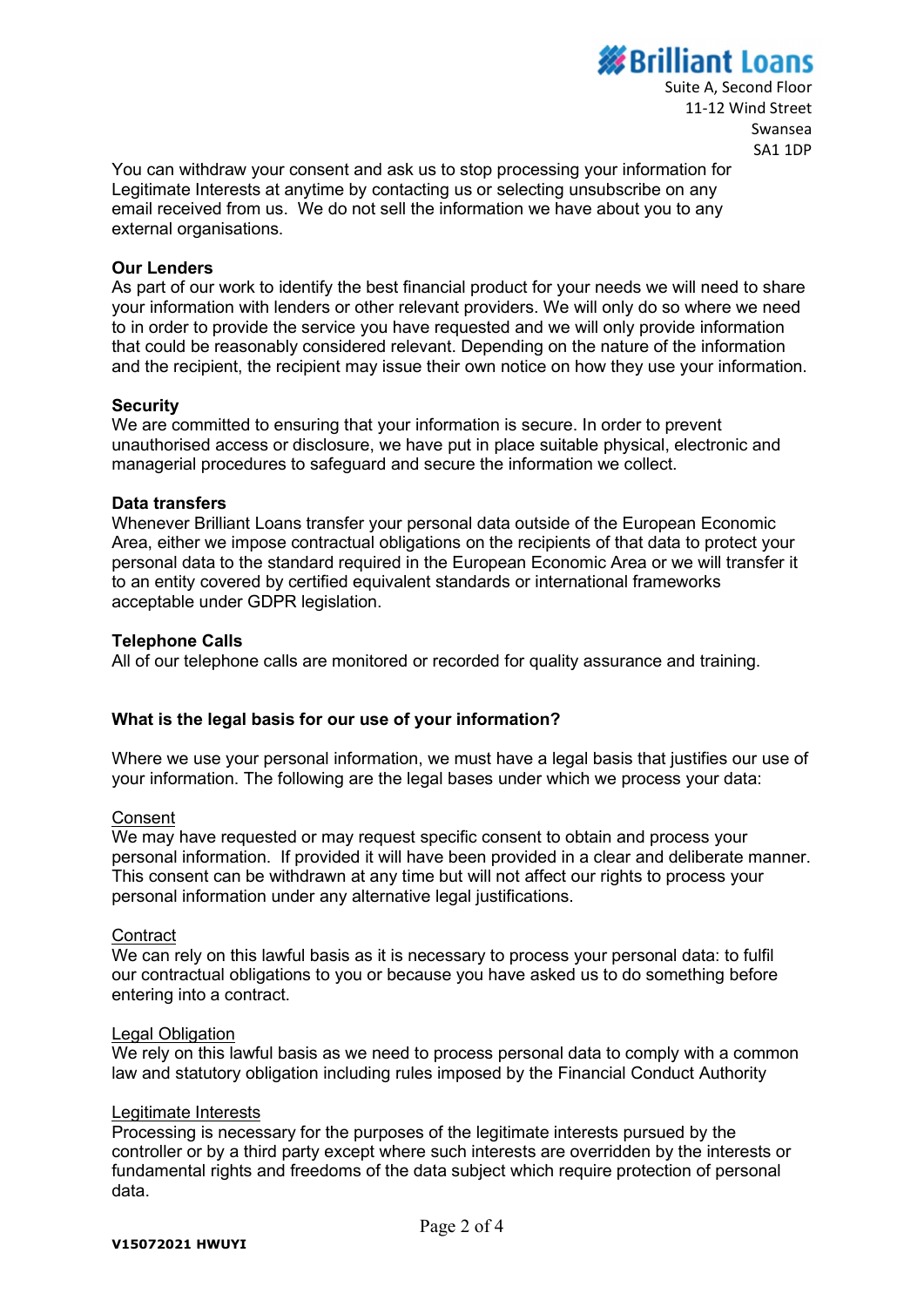# *<u>Xenilliant Loans</u>*

Suite A, Second Floor 11-12 Wind Street Swansea SA1 1DP

# How do we share your personal information?

Brilliant Loans utilise the services of Sub-Processors to provide us with technology services, software Providers, compliance support, accountancy services and other third party service providers. These are required for the operation of the business as a whole and also for the provision our products and services.

We maintain a list of the companies that we use with their own privacy policies, please ask us for this information should you wish to see it.

Brilliant Loans has written agreements with all of its Sub Processors in accordance and compliance with the General Data Protection Regulations. We will restrict our sub processors access only to what information is necessary to provide the required service to us.

We will also share your personal information in the following circumstances:

- Where we need to do so to comply with our legal or regulatory obligations (which may include sharing information with regulators);
- Where necessary to protect or defend our legal rights or the legal rights of another company or person;
- If our business or any part of it is sold, we will transfer your personal information to the purchaser.

# For how long do we keep your information?

If we are not successful in providing you with a relevant product or service we will keep your information for as long as necessary to comply with the terms of this privacy notice which includes the purpose of making a legal defence against any future complaint. This will be a minimum of 12 months following the cessation of provision of products and services.

If we provide you with a product or service, we will keep your information for for as long as necessary to comply with the terms of this privacy notice which includes the purpose of making a legal defence against any future complaint and in any case, for a minimum of 7 years from the date the product or service has fully terminated.

Where you have provided consent to receive our marketing communications we will keep your contact information on an on-going basis whilst we are actively communicating with you or until you ask us to stop sending you marketing communications. This may not affect information and communications provided to you where the legal justification for doing so is not based on consent.

# How to find out more

You can contact us via info@brilliantloans.co.uk or phone 01792 277 277 or write to us at; Brilliant Loans, Suite A, Second Floor, 11-12 Wind Street, Swansea, SA1 1DP. Further information on your rights including where and how to complain are included overleaf. The company's cookie policy and other policies are also available at https://brilliantloans.co.uk/policies/.